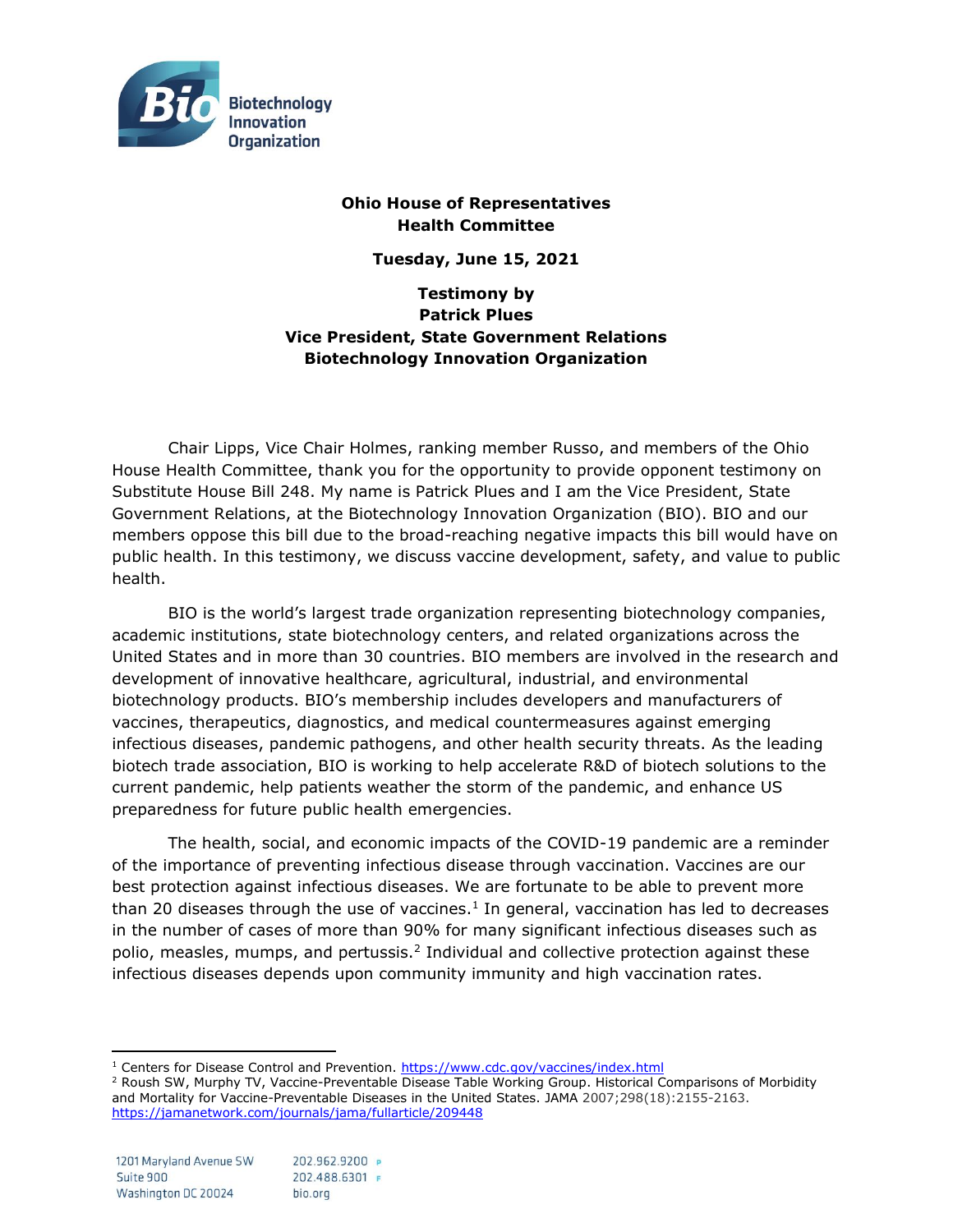Vaccinations are lifesaving and cost-saving. In addition to the human toll, outbreaks of infectious diseases have high economic costs. Analyses of recent measles outbreaks found that response costs ranged from \$68,000 to deal with two unrelated measles cases in Colorado (July 2016-January 2017)<sup>3</sup> to more than \$3 million for the total direct and indirect costs of a 4-month outbreak in Clark County, WA in 2019. 4

## Substitute House Bill 248

Under the guise of putting safeguards in place for COVID-19 vaccines, Sub. H.B. 248 would upend existing vaccine policies in Ohio which have protected us against infectious diseases that have been well-controlled for many years. This legislation would limit the ability of the public health community to implement vaccine requirements for school entry and daycare, would make it harder for employers to ensure the safety of their employees, and would hamper future outbreak response efforts. Public health authorities, schools, and employers should not be limited in their ability to implement evidence-based policies. Employers should have the flexibility to implement policies to protect their employees and patrons. Schools must have all public health and disease mitigation tools at their disposal to ensure safe environments for students and staff.

Ohio already allows for personal belief exemptions from vaccination requirements, respecting individual choice and making Sub. H.B. 248 unnecessary. There is no reason to reverse longstanding evidence-based vaccine policy when vaccination exemptions are available under current law.

Additionally, as a secondary result of the pandemic, routine vaccination rates have dropped among children, adolescents, and adults nationally.5,6 Sub. H.B. 248 would potentially put all requirements for any vaccine at risk. As we return to our pre-pandemic routines, policies that support strong vaccination policies are needed to maintain high immunization rates to avert outbreaks of other infectious diseases such as measles, pertussis, meningitis, and influenza on top of COVID-19.

#### COVID-19 Vaccine Development

When a novel coronavirus emerged in late 2019, no products existed to treat or prevent this disease. In December 2020, the first COVID-19 vaccine was approved for use in the United States, and just six months later, more than 141 million people are fully vaccinated. While we are still learning more about these vaccines, the COVID-19 vaccines in use in the United States have been proven to be safe and effective through rigorous clinical trials.

<sup>&</sup>lt;sup>3</sup> Marx GE, Chase J, Jasperse J, et al. Public Health Economic Burden Associated with Two Single Measles Case Investigations — Colorado, 2016–2017. MMWR Morb Mortal Wkly Rep 2017;66:1272–1275. DOI: <http://dx.doi.org/10.15585/mmwr.mm6646a3>

<sup>4</sup> Pike J, Melnick A, Gastanaduy PA, et al. Societal Costs of a Measles Outbreak. Pediatrics 2021;147(4)e2020027037. DOI: [https://doi.org/10.1542/peds.2020-027037.](https://doi.org/10.1542/peds.2020-027037)

<sup>5</sup> Santoli JM, Lindley MC, DeSilva MB, et al. Effects of the COVID-19 Pandemic on Routine Pediatric Vaccine Ordering and Administration — United States, 2020. MMWR Morb Mortal Wkly Rep 2020;69:591–593. DOI: <http://dx.doi.org/10.15585/mmwr.mm6919e2>

<sup>6</sup> Trost A, Young J, Donthi S, Becker L. How COVID-19 Has Impacted US Adolescent and Adult Vaccine Utilization. Avalere Health. 1 Feb. 2021[. https://avalere.com/insights/how-covid-19-has-impacted-us-adolescent-and-adult](https://avalere.com/insights/how-covid-19-has-impacted-us-adolescent-and-adult-vaccine-utilization)[vaccine-utilization](https://avalere.com/insights/how-covid-19-has-impacted-us-adolescent-and-adult-vaccine-utilization)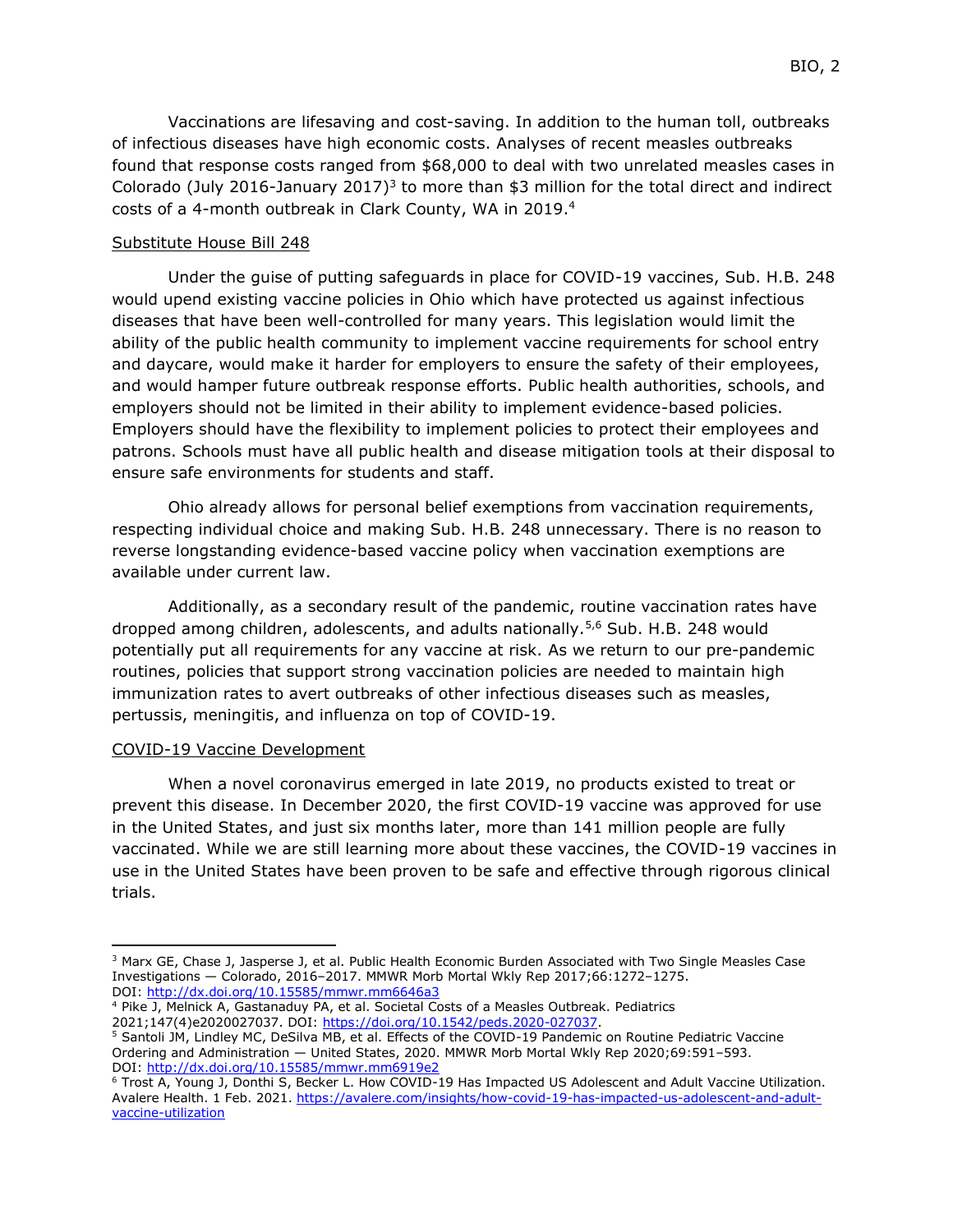Our industry is devoting our expertise, resources, and capabilities to identify sciencebased solutions and medical treatments to combat this threat. These efforts have encompassed unparalleled collaboration and cooperation between industry, academia, nongovernmental organizations, and governments around the world.

In this effort, COVID-19 vaccines have been held to the highest scientific and regulatory standards. Authorization or approval by the FDA represents the gold standard in scientific and regulatory rigor; before the FDA issues an approval or authorization, vaccines are tested for safety and efficacy in tens of thousands of people. In addition, the Centers for Disease Control and Prevention's Advisory Committee on Immunization Practices (ACIP) assesses the clinical data to make evidence-based recommendations for use in the most appropriate populations. Ongoing evaluation of COVID-19 vaccines continues postauthorization through FDA safety surveillance activities.

Clinical trials for COVID-19 vaccines reflect those same rigorous standards. These trials are enrolling *as many or more trial participants* than other vaccines and going through the *same steps for approval* (in a condensed timeframe) to help ensure the data on safety and efficacy are robust. Phase 3 studies are being conducted using clinical trial designs that also represent the gold standard in vaccines R&D – randomized, placebo-controlled, eventbased trials. Last Fall, before any vaccine was under review, the FDA provided guidance on the use of Emergency Use Authorizations (EUAs) that show high scientific standards are being upheld.

Additional information on COVID-19 vaccine development, including answers to frequently asked questions about COVID-19 vaccines, is available at COVID Vaccines Facts [\(www.covidvaccinefacts.org\)](http://www.covidvaccinefacts.org/).

#### Vaccine Safety

Serious vaccine side effects are extremely rare – estimated to be approximately 1 per 1 million vaccines administered<sup>7</sup> – no medical intervention is without risk. In the United States, there are numerous, robust systems that monitor vaccine safety.

As with all vaccines, ongoing monitoring of safety and efficacy will continue as long as the COVID-19 vaccine is in use. While the authorized and late-stage vaccines are highly safe and effective, we will be learning more about the vaccines as they are used in broader populations. COVID-19 vaccines will be monitored for safety signals using existing systems as well as new systems established specifically for COVID.

The Vaccine Adverse Event Reporting System (VAERS) is a national vaccine safety surveillance program co-sponsored by the Centers for Disease Control and Prevention (CDC) & FDA. Anyone (providers, manufacturers, & vaccine recipients) may report information about adverse events that occur after administration of vaccines. It is important to note that once a VAERS report is made, FDA and CDC investigate whether there is a causal link between the vaccine and the alleged side effect.

<sup>7</sup> Health Resources and Services Administration. Data & Statistics. 1 June 2021. <https://www.hrsa.gov/sites/default/files/hrsa/vaccine-compensation/data/data-statistics-report.pdf>